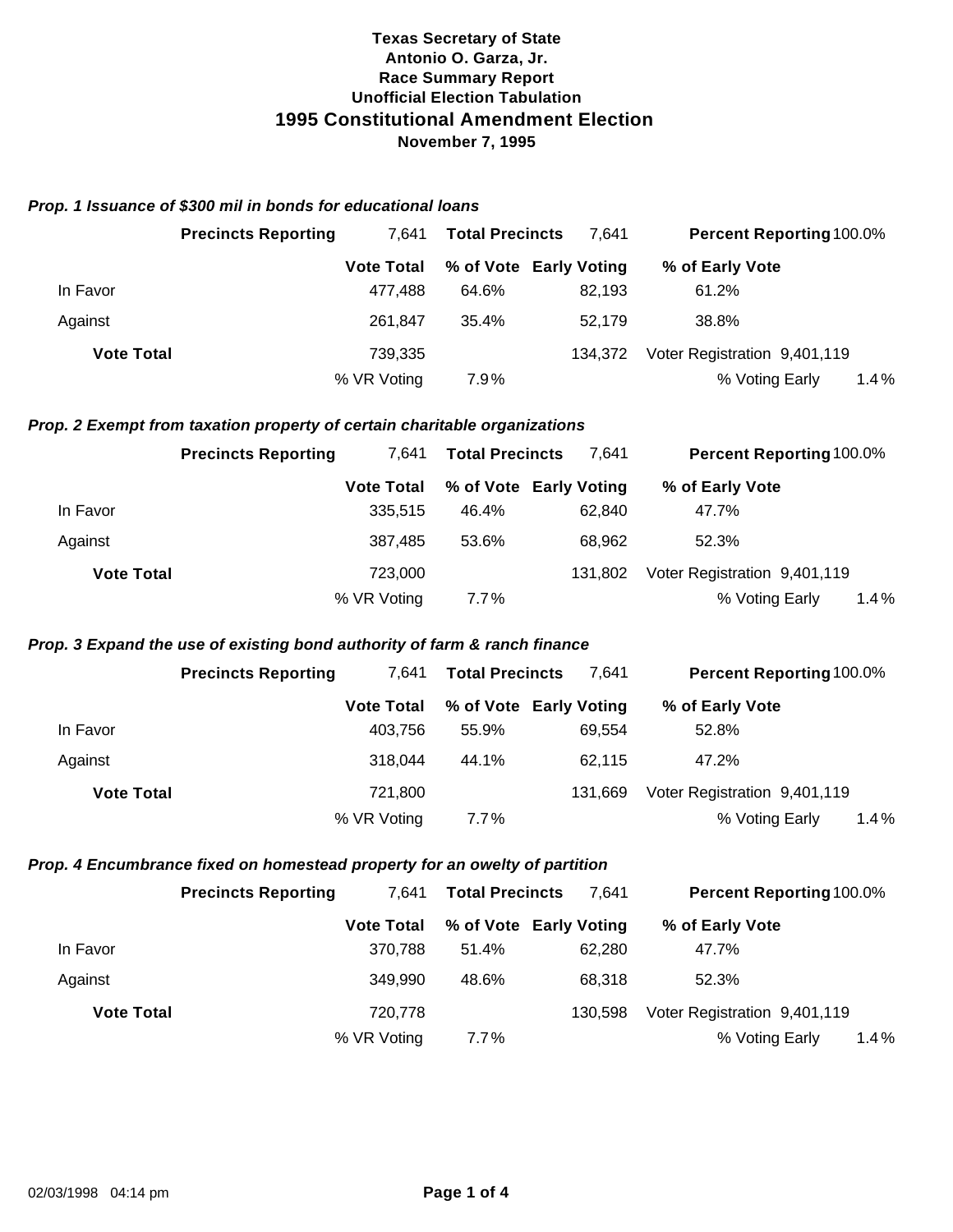#### *Prop. 5 Raise the amount of bonds for veterans' housing fund II to \$500 mil*

|                   | <b>Precincts Reporting</b> | 7.641             | <b>Total Precincts</b> | 7.641                  | <b>Percent Reporting 100.0%</b> |
|-------------------|----------------------------|-------------------|------------------------|------------------------|---------------------------------|
|                   |                            | <b>Vote Total</b> |                        | % of Vote Early Voting | % of Early Vote                 |
| In Favor          |                            | 431.494           | 59.7%                  | 77.519                 | 59.1%                           |
| Against           |                            | 291.349           | 40.3%                  | 53.727                 | 40.9%                           |
| <b>Vote Total</b> |                            | 722,843           |                        | 131.246                | Voter Registration 9,401,119    |
|                   |                            | % VR Voting       | 7.7%                   |                        | 1.4%<br>% Voting Early          |

## *Prop. 6 Exempting from ad valorem taxation homestead of surviving spouse*

|                   | <b>Precincts Reporting</b> | <b>Total Precincts</b><br>7.641 |         | 7.641                  | <b>Percent Reporting 100.0%</b> |         |
|-------------------|----------------------------|---------------------------------|---------|------------------------|---------------------------------|---------|
|                   |                            | <b>Vote Total</b>               |         | % of Vote Early Voting | % of Early Vote                 |         |
| In Favor          |                            | 608.395                         | 83.8%   | 110,363                | 83.7%                           |         |
| Against           |                            | 117.566                         | 16.2%   | 21.499                 | 16.3%                           |         |
| <b>Vote Total</b> |                            | 725,961                         |         | 131.862                | Voter Registration 9,401,119    |         |
|                   |                            | % VR Voting                     | $7.7\%$ |                        | % Voting Early                  | $1.4\%$ |

## *Prop. 7 Reduce amount of bonds for the superconducting super collider*

|                   | <b>Precincts Reporting</b> | 7.641             | <b>Total Precincts</b> | 7.641                  |                              | <b>Percent Reporting 100.0%</b> |         |
|-------------------|----------------------------|-------------------|------------------------|------------------------|------------------------------|---------------------------------|---------|
|                   |                            | <b>Vote Total</b> |                        | % of Vote Early Voting | % of Early Vote              |                                 |         |
| In Favor          |                            | 562.212           | 78.2%                  | 103.359                | 78.8%                        |                                 |         |
| Against           |                            | 156,790           | 21.8%                  | 27,883                 | 21.2%                        |                                 |         |
| <b>Vote Total</b> |                            | 719.002           |                        | 131.242                | Voter Registration 9,401,119 |                                 |         |
|                   |                            | % VR Voting       | 7.6%                   |                        | % Voting Early               |                                 | $1.4\%$ |

## *Prop. 8 Abolish the office of constable in Mills, Reagan & Roberts Counties*

|                   | <b>Precincts Reporting</b> | 7.641             | <b>Total Precincts</b> | 7.641                  | <b>Percent Reporting 100.0%</b> |  |
|-------------------|----------------------------|-------------------|------------------------|------------------------|---------------------------------|--|
|                   |                            | <b>Vote Total</b> |                        | % of Vote Early Voting | % of Early Vote                 |  |
| In Favor          |                            | 525.334           | 76.7%                  | 99.979                 | 79.3%                           |  |
| Against           |                            | 159.980           | 23.3%                  | 26.114                 | 20.7%                           |  |
| <b>Vote Total</b> |                            | 685.314           |                        | 126.093                | Voter Registration 9,401,119    |  |
|                   |                            | % VR Voting       | 7.3%                   |                        | 1.3%<br>% Voting Early          |  |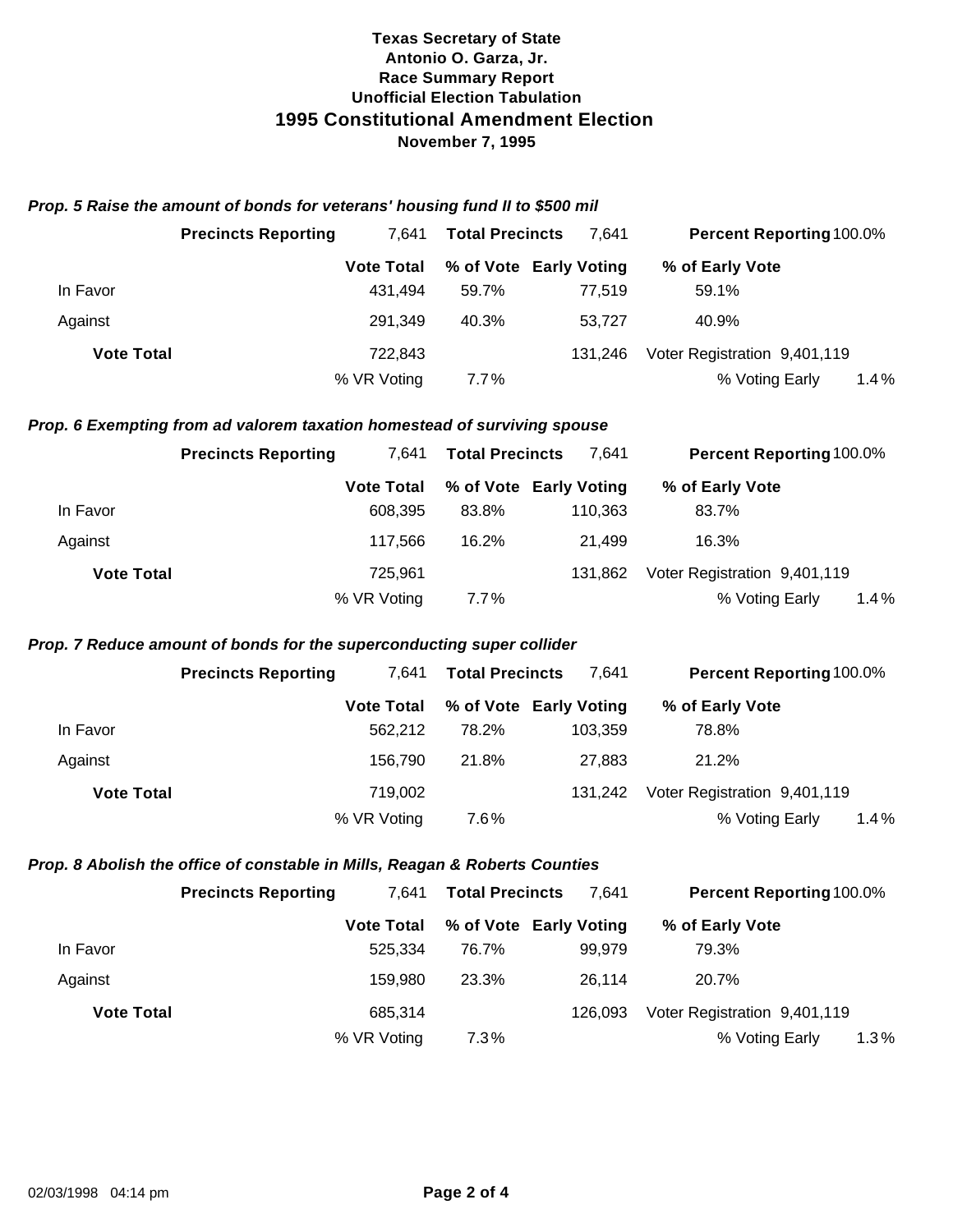#### *Prop. 9 Allow investment of money from the Texas growth fund in a business*

|                   | <b>Precincts Reporting</b> | 7.641             | <b>Total Precincts</b> | 7.641                  | <b>Percent Reporting 100.0%</b> |
|-------------------|----------------------------|-------------------|------------------------|------------------------|---------------------------------|
|                   |                            | <b>Vote Total</b> |                        | % of Vote Early Voting | % of Early Vote                 |
| In Favor          |                            | 326.655           | 45.6%                  | 59.104                 | 45.6%                           |
| Against           |                            | 389.432           | 54.4%                  | 70.378                 | 54.4%                           |
| <b>Vote Total</b> |                            | 716,087           |                        | 129.482                | Voter Registration 9,401,119    |
|                   |                            | % VR Voting       | 7.6%                   |                        | 1.4%<br>% Voting Early          |

#### *Prop. 10 Abolish the office of state treasurer*

|                   | <b>Precincts Reporting</b> | 7.641             | <b>Total Precincts</b> | 7.641   | <b>Percent Reporting 100.0%</b> |  |
|-------------------|----------------------------|-------------------|------------------------|---------|---------------------------------|--|
|                   |                            | <b>Vote Total</b> | % of Vote Early Voting |         | % of Early Vote                 |  |
| In Favor          |                            | 500.402           | 69.5%                  | 93.040  | 71.4%                           |  |
| Against           |                            | 219.517           | 30.5%                  | 37.271  | 28.6%                           |  |
| <b>Vote Total</b> |                            | 719.919           |                        | 130.311 | Voter Registration 9,401,119    |  |
|                   |                            | % VR Voting       | $7.7\%$                |         | % Voting Early<br>$1.4\%$       |  |

## *Prop. 11 Allow open-space land for wildlife to qualify for tax appraisal*

|                   | <b>Precincts Reporting</b> | 7.641            | <b>Total Precincts</b> | 7.641           | <b>Percent Reporting 100.0%</b> |
|-------------------|----------------------------|------------------|------------------------|-----------------|---------------------------------|
|                   | <b>Vote Total</b>          |                  | % of Vote Early Voting | % of Early Vote |                                 |
| In Favor          |                            | 61.4%<br>439.377 |                        | 61.3%<br>79.054 |                                 |
| Against           |                            | 38.6%<br>276.092 |                        | 38.7%<br>49.855 |                                 |
| <b>Vote Total</b> |                            | 715.469          |                        | 128.909         | Voter Registration 9,401,119    |
|                   | % VR Voting                | 7.6%             |                        |                 | % Voting Early<br>$1.4\%$       |

## *Prop. 12 Exempt certain personal property & mineral interests from taxation*

|                   | <b>Precincts Reporting</b> | 7.641<br><b>Total Precincts</b> |       | 7.641                  | <b>Percent Reporting 100.0%</b> |         |  |
|-------------------|----------------------------|---------------------------------|-------|------------------------|---------------------------------|---------|--|
|                   |                            | <b>Vote Total</b>               |       | % of Vote Early Voting | % of Early Vote                 |         |  |
| In Favor          |                            | 498.261                         | 69.9% | 89.602                 | 69.5%                           |         |  |
| Against           |                            | 214.261                         | 30.1% | 39.253                 | 30.5%                           |         |  |
| <b>Vote Total</b> |                            | 712.522                         |       | 128.855                | Voter Registration 9,401,119    |         |  |
|                   |                            | % VR Voting                     | 7.6%  |                        | % Voting Early                  | $1.4\%$ |  |